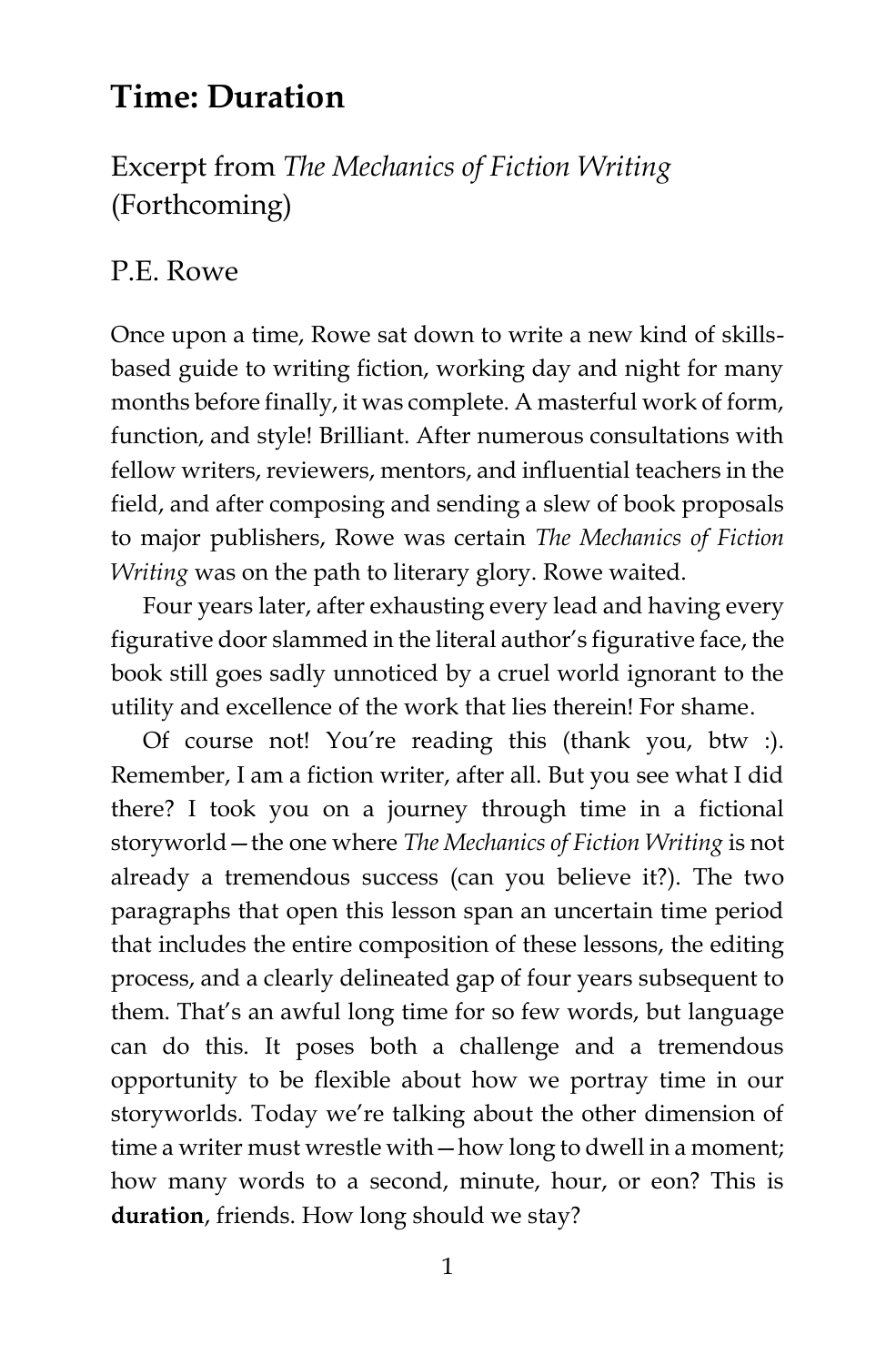Also, once upon a time, in writers' circles, there was an edict that was mindlessly repeated as though it were federal law: "Show don't tell." You've probably heard this before, and if you're the slightest bit literal-minded, your response was probably something like, "Isn't it all telling?" Yes. It is—I mean, inasmuch as one written word at a time is a closer metaphor for telling than showing. But I digress.

The "show don't tell" edict is still a bit of an axiom you'll hear these days, but not spoken quite as forcefully or often and usually with a far better understanding of the utility of "telling." These are all just metaphorical terms, though, and aren't as precise as I'd like to be. So let's get precise as to what we're really talking about—a crucial point that fiction writers quite often miss.

What does it mean to show and not tell? The other way this is often expressed (somewhat confusingly) is "scene vs. summary." What constitutes a scene and what constitutes a summary? Exactly? That's the piece that rarely gets talked about, and it's *so* important to get this right. You probably have a fuzzy idea of a scene being visual and fast flowing, and perhaps a summary as possessing a vague collection of images bound together over an unfixed but longer period of time. Reading scenes and summaries is something like that, but the key piece of information is this (I'm presenting this part separately in a bullet because it's so important):

• A text has *NO* temporality of its own. It is an object.<sup>i</sup>

Yes. A book is just a string of symbols that represent words that represent ideas. If no one pics up the book to simulate the information stored in those words, it's just an a-temporal string of characters. So what's the significance of this?

A writer needs to consider *two* timelines. There's the *imaginary* time that theoretically passes in the storyworld (i.e.: the way the story ideally unfolds as designed by the author). And there's the *actual* time that passes for the reader as they read the text (i.e.: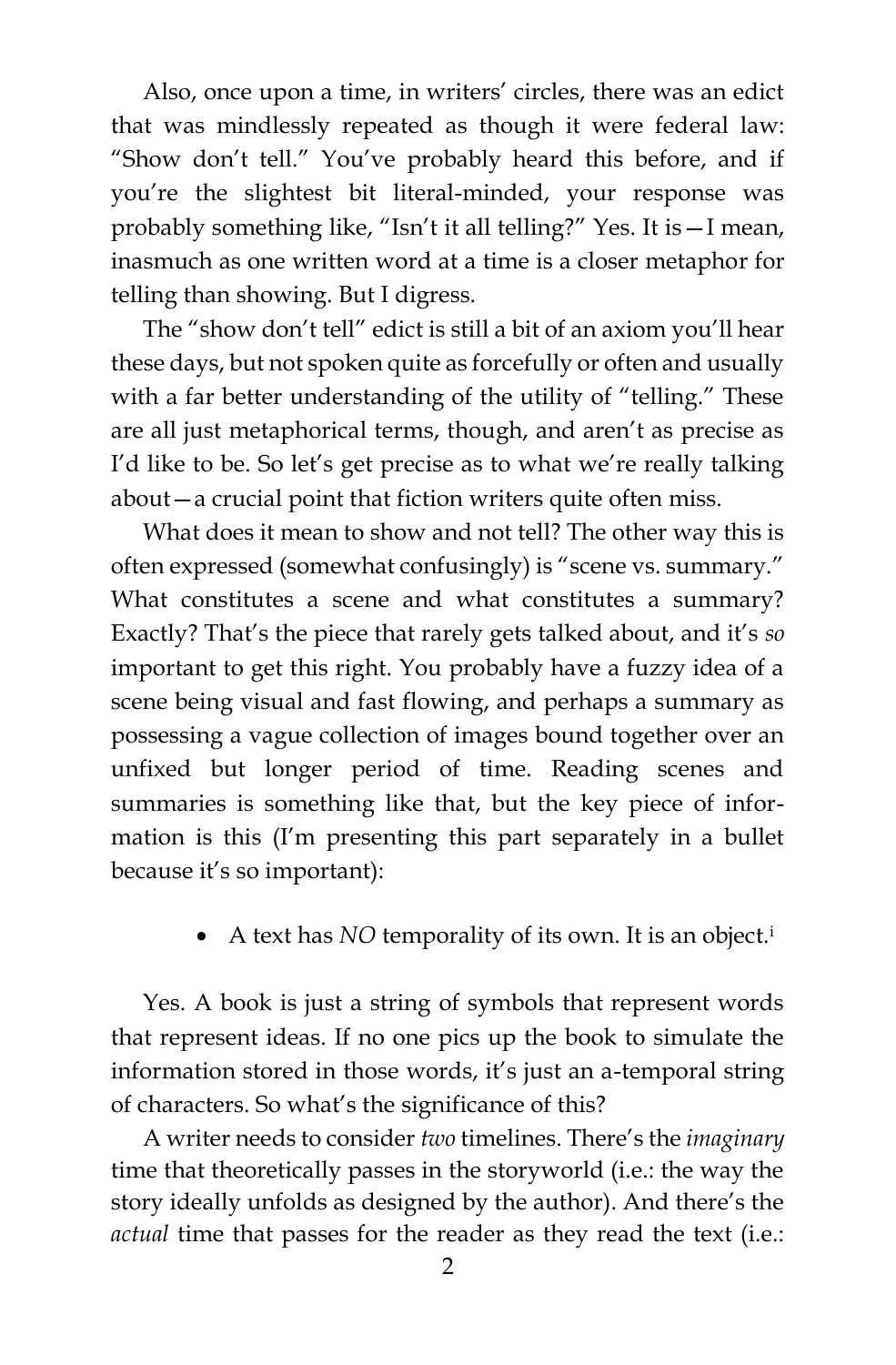how long does it take your reader to read the words in each passage). The tension between these two times is the primary distinction that separates showing from telling, scene from summary.

It may seem a little confusing right now, but we'll get it nailed down. Promise.

You may recall that I began these lessons on plot by speaking about time in another context: action verbs versus linking verbs. I mentioned that action verbs were the story's play button. It's a good metaphor, but it misses something important. If you press play on a video online, it progresses at one speed—the speed of life, we'll call it. You could go to the settings and slow down the video or speed it up if you like, but let's just think of normal speed for right now—the speed of life. Our play button as writers isn't a hard play button like this; it depends on readers and the time it takes them to read the words on the page. It's a bit of a fuzzy play button.

What makes a scene, then? When the passage of time being portrayed in the storyworld roughly matches the time it takes the average reader to read it. That's what makes a scene. That's it, Rowe? Yes, friends. That's the big one. We'll talk about the vividness of detail providing objects and actions that beg to be visualized (a bit here, but especially when we talk about space). The most important distinction here is with time, though. If you want to put a scene in your book, it needs to take approximately the same amount of time to read as it would for the action to happen in the storyworld. Got it? Good.

Our fuzzy play button can do a bunch of other things too. For instance, I skipped us four years into the future in my opening, for one—a gap. We can do that too. Think of this fuzzy play button as one of your tools. We're going to look at some different ways to use it effectively. I've designed a handy little spectrum so you can see your full range of options and we'll discuss some key points of each: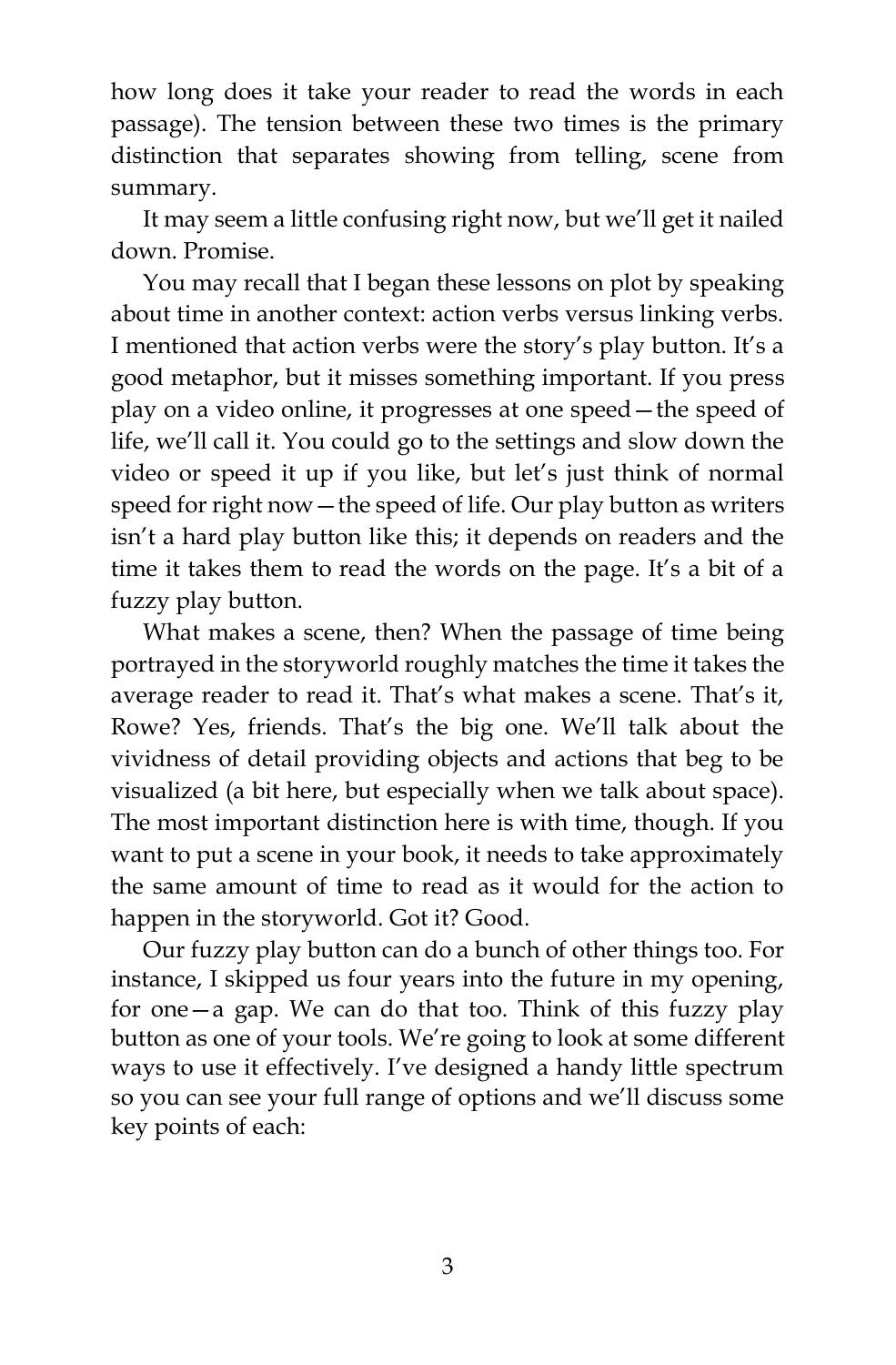

**Scene:** We know a little about these already, but scene writing can be so important that a few more things definitely bear mentioning. Here, we're aiming at a synchronization between the time of reader's reading and the time theoretically passing in the storyworld. There are a few really helpful tools for this. The first is dialogue. Check it out:

Rowe sat down at the desk, concentrating, getting all telepathic.

"I'm talking about scenes," Rowe said.

"Scenes?" the reader answered across the great divide. "What about them?"

"Well, they're really important. If you get the timing wrong your reader's going to have a hard time simulating your scene."

"I get that, Rowe. You've been saying it all day."

"Okay, but the dialogue—"

"Yeah, okay, Rowe. I get that now too. Reading dialogue takes approximately the same amount of time as it would for the character to say it."

"That's my point. It's very immersive."

"Yeah, you're right," the reader said. "But you were saying something earlier about action verbs?"

"You want to know about those too?" Rowe said.

"Yes, please. We get the point with the dialogue already."

Sure. In addition to dialogue, quick declarative sentences that convey action are a good way to match these two times up as well. Did you notice that I started my dialogue with a quick declarative sentence: "Rowe sat down at the desk…"? That's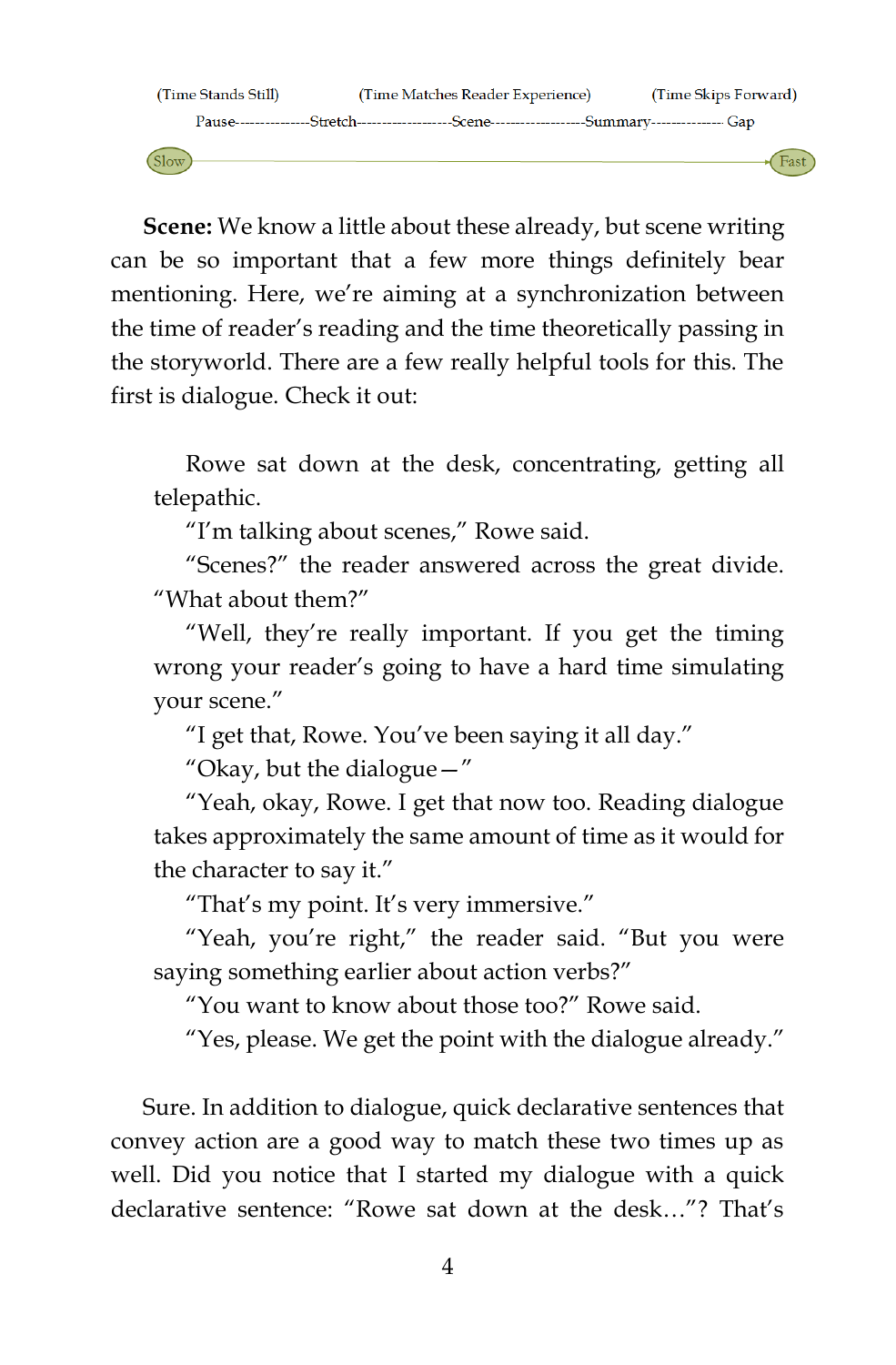what I'm talking about here. Actions are not only great fodder for a reader to simulate:

- Frankie swung his foot at the bouncing ball, missed, and went spinning onto his back.
- The angry bull leapt over the fence.
- Rachel's car went flying down the hill toward Sensibaugh Avenue.

They also match up quite well with an average reader's reading time. When you're writing a scene, it's worth considering how much description you're using to direct the reader's simulation. There's usually no need to over-direct. Remember that a reader is a lot like you and that the telepathy game is cooperative. Just like you do when you read, your reader will fill in some gaps here. A good example of this might be the sentence about the bull jumping over the fence above. I don't have to mention that there's ground on either side of the fence for a reader to visualize it, right? They'll just put it there. They might even put in a "thump" when the bull lands on the other side. And readers probably assume the fence isn't a police barricade in Times Square, right? So, there's no need to bog down an otherwise smoothly flowing scene with too many needless details. If an important object is introduced in a scene, try to be quick about it (or mindful that you're pushing the pause button). No need to know that the fence is made of 1.5-inch round, hollow, steel-alloy runners joined at the posts with galvanized titanium U-joints. Sure, you can visualize that, but if you push it and don't get back to the action, your scene is going to stall. Bull. Fence. Got it. Good. The writer reader relationship is one of trust. Scenes are a great place to trust readers. But, you may *want* to slow down a scene for effect. That's a whole other technique.

**Stretch:** We should go back to the metaphor of the video player for this concept. Stretching a scene is like playing a scene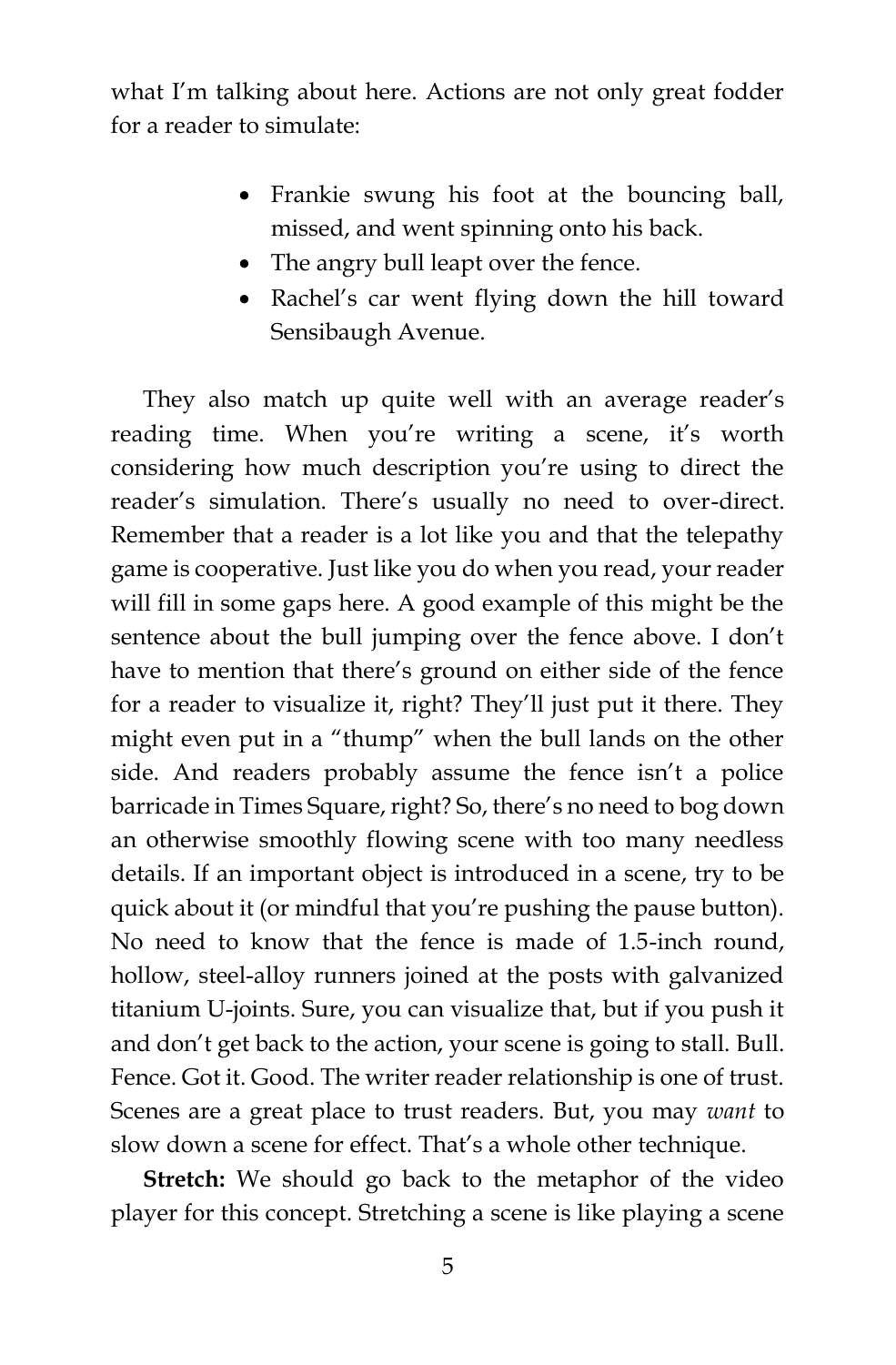in slow motion. You might choose to use this technique for dramatic effect at a critical moment in a story.

Check this out: the following passage is from the story "Labor Day Dinner" by Canadian short story maestra Alice Munro. At this precise moment in the story, a family is on their way home following a dinner marked by the kind of squabbling that often happens when an extended family gets together. Those arguments probably seemed meaningful at the time. Then this happens:

Along the second crossroad, from the west, a dark-green 1969 Dodge is travelling at between eighty and ninety miles an hour. Two young men are returning from a party to their home in Logan. One has passed out. The other is driving. He hasn't remembered to put the lights on. He sees the road by the light of the moon.

There isn't time to say a word. Roberta doesn't scream. George doesn't touch the brake. The big car flashes before them, a huge, dark flash, without lights, seemingly without sound. It comes out of the dark corn and fills the air right in front of them the way a big flat fish will glide into view suddenly in an aquarium tank. It seems to be no more than a yard in front of their headlights. Then it's gone—it has disappeared into the corn on the other side of the road.<sup>ii</sup>

Alice, I am not worthy. In Rowe's humble opinion this is *stunning* writing—absolutely sublime. You've probably already taken in what I love about it based on the topic and the context. Alice is managing time here like a virtuoso, moving the story along at a sharp clip to that inevitable moment when the cars seem destined to collide. She's also giving you something very specific to visualize: "a dark-green 1969 Dodge travelling at between eighty and ninety miles an hour." And then it happens, and she cues you to know exactly how long it takes: "There isn't time to say a word." Yet the text cues a lot in that briefest of moments—that George doesn't touch the brake; that Roberta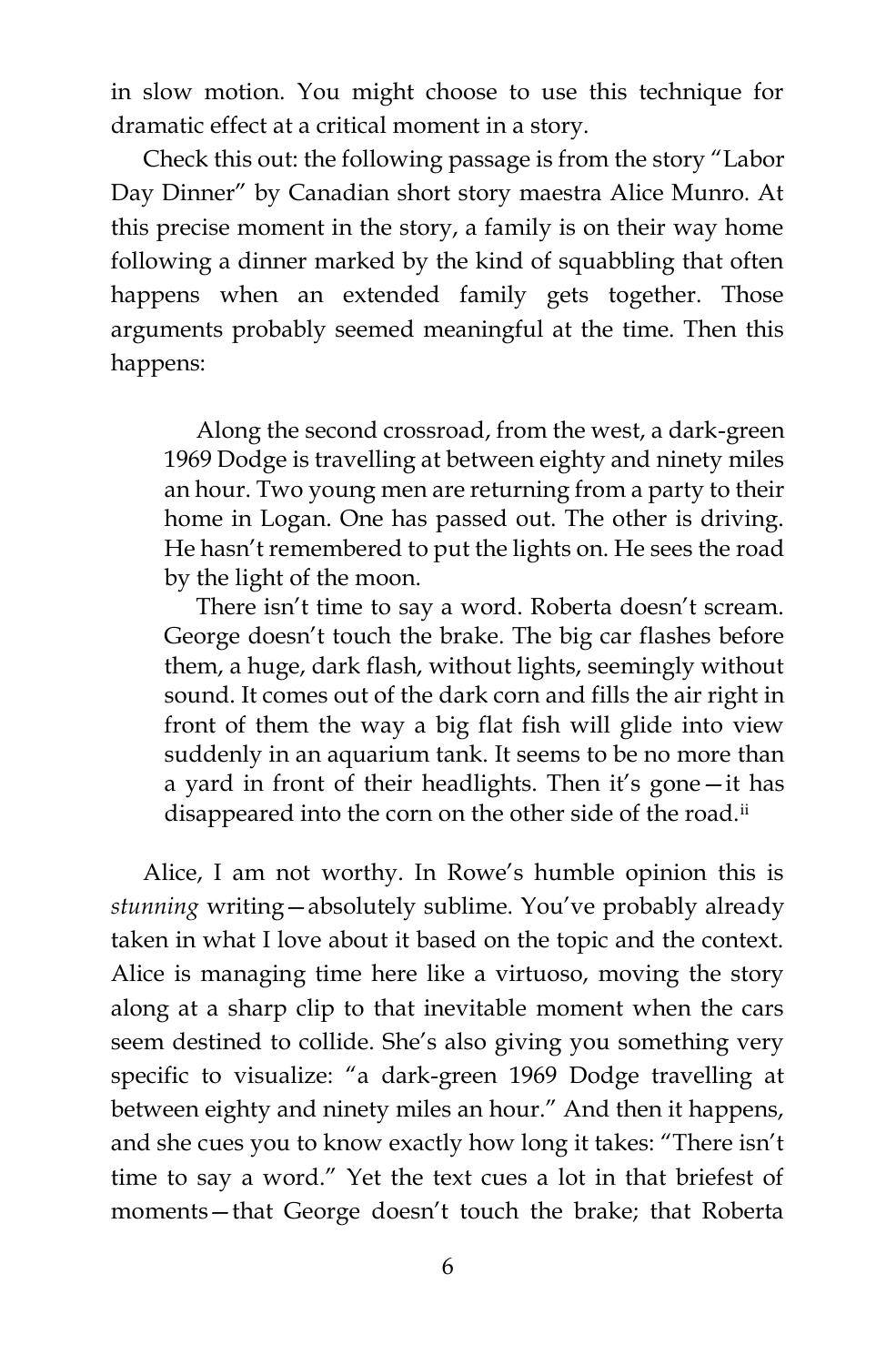doesn't scream. Reading these two sentences has already taken us past real-world time at the speed of life. But our narrator continues anyway. There's a sixty-word description of the moment for you to linger on and visualize—the flash of the car, where it came from, that it glides like a big flat fish into view, that it passes no more than a yard in front of them. Then, just as the passage seems to move from stretch to pause…Poof! "Then it's gone—" Three words that bring an end to the stretching of time, and the suspense is released. And don't you just feel like you've simulated a moment when life slows down and stretches out—a lot like people experience when they have a near-death experience? This is a masterful management of duration. A sentence more would have lingered too much. A sentence less and it's not quite right. Perfect, Alice. Telepathy at its finest. Somebody really should give you an award or something.

Pause: One of the things about the "Show don't tell" axiom that can be confusing is that often there isn't a hard boundary between when you're in a scene, a stretch, a pause, or a summary. Alice's summary leading up to the near-collision is very scenelike, partly because she's brought the reader to that point using language that cues scene—objects to visualize and progressive action verbs "is traveling," "returning," and "driving." It cues the reader to put that car in motion. Is it summary or a scene of its own? Tough to tell.

It's not quite an exact science here with pause either. Even a pause can contain many visual cues, especially a description of a space or object: remember Stephen's rabbit? That rabbit on the table was just begging to be visualized. But it wasn't really moving. We were still essentially dealing with a pause. We'll cover some ways to create excellent vivid cues for visualization when we talk about space, but for now, let's stick with duration.

Functionally, a pause can be great for presenting the state of the storyworld to a reader—especially at the start of a story. If we return to the first paragraph of the Ju-Bee banana story, you'll get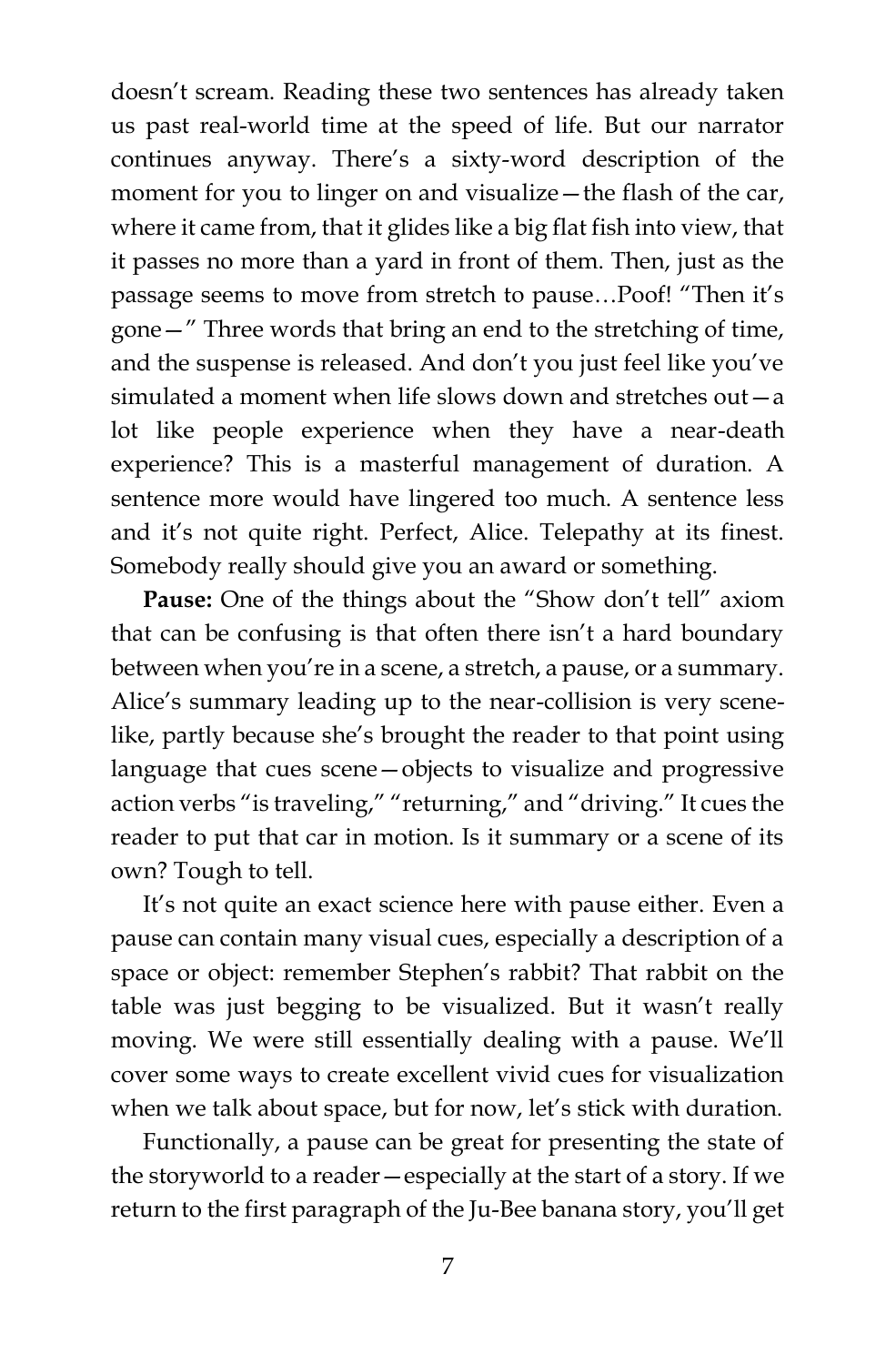a good example of how you can convey a chunk of vital information relatively quickly. (You may also want to consider what it feels like for Rowe to juxtapose this silly banana story with the climax of a Nobel Prize winner's actual short story)

Ju-Bee was starving. It had been over four days since he'd eaten a thing, and all the other chimps, who were full, had been harassing him non-stop. He was seated at the base of the banana tree, looking up at the fruit hanging there as though it were taunting him. Mace and Ug-o were the two who had actually hurt his ankle, hobbling him so severely that he couldn't get up on two legs, though Ju-Bee knew he could get up the tree if Mace weren't around.

Note the linking and a-temporal verbs: *was starving, had been, were full, had been, was seated, knew*. You're getting the state of things—Ju-Bee's state of being. And you're getting it fast. A pause, almost counterintuitively, can draw a reader into the situation fast, before the writer presses play. I've presented a few important things to visualize here too: a seated chimp beneath a banana tree and some bananas, and maybe even the two other chimps if the reader wants to place them out of context. So it's not that this paragraph isn't "showing" to some degree. But it's mostly "telling" the reader about the state of the storyworld. You're definitely going to find pauses useful, both for setting a scene as I've done here, or for describing place details and objects in your storyworld. Never be afraid to pause to a purpose, as long as you're mindful of what the passage is cueing for the reader trying to simulate it. Lots of visual cues in a description of setting might offer a pleasant respite from continuing action especially if they're well-drawn cues; fourteen pages describing the difference between your character's front and rear suspension in his rally car might just turn your book into a doorstop before the all-important scene—the race!

**Summary:** The easiest way to characterize summary is as a section of text that takes less time for a reader to read than it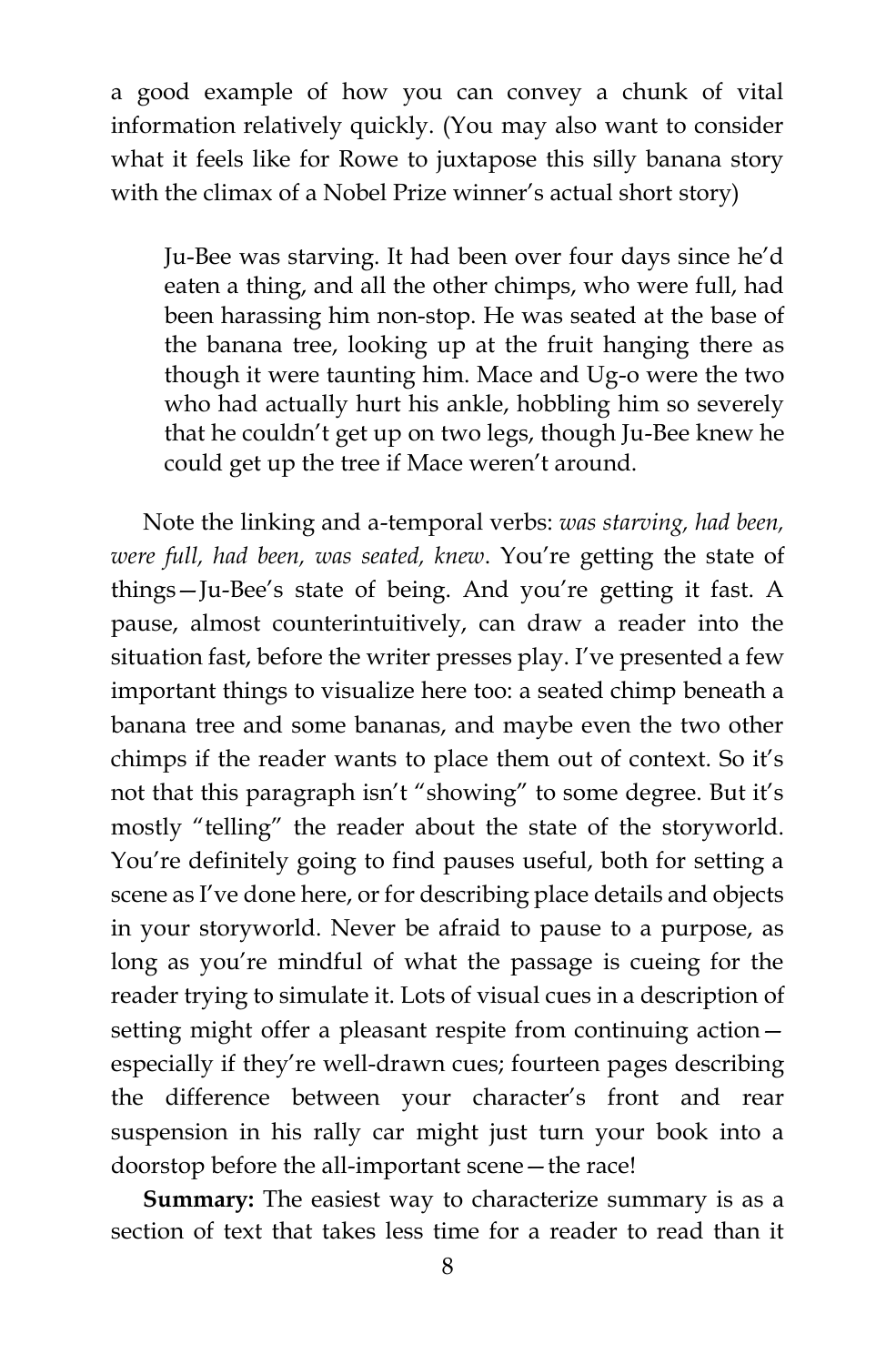would for the events to unfold in the storyworld. For reasons mentioned above, there isn't a particularly hard boundary here especially when summaries offer particularly visual cues within them. To wit:

George went into the room cautiously optimistic.

Over the course of the ten-minute appointment, the doctor told George that his cancer was progressing. The old oncologist often paused to grimace and shake his head while staring down into the chart instead of looking George in the eyes. George took this as a bad sign and spent most of the time trying to figure out how many cotton balls were in that little jar on the counter, and then how many he could possibly swallow if he had a glass of water to help wash them down. It was not a productive appointment.

He left the room dejected, trying to figure out how to break the news to his sons with minimal disruption to their lives.

It certainly doesn't take ten minutes to read this passage, so we're definitely in summary territory. This passage certainly has scene-like elements, though. I've deliberately given you cues to visualize that blur the lines—the doctor's grimacing and head shaking, the cotton balls on the counter, a glass of water. But in terms of what this story is probably about, the time's been crunched down to convey the important information in the appointment: that the cancer has progressed and that the doctor didn't convey a posture of optimism.

This is the primary purpose of a summary. It usually condenses actions for sake of brevity and provides necessary information that can't be left to the reader to fill in. What George learned in that appointment is probably going to be vital to the plot of that story, but a ten-minute scene, or even a two-minute scene, may not be justified.

The duration of summaries, of course, can vary widely:

Veronica was packed in an hour. It took her just over five hours to drive from Providence to Ithaca, but she was flying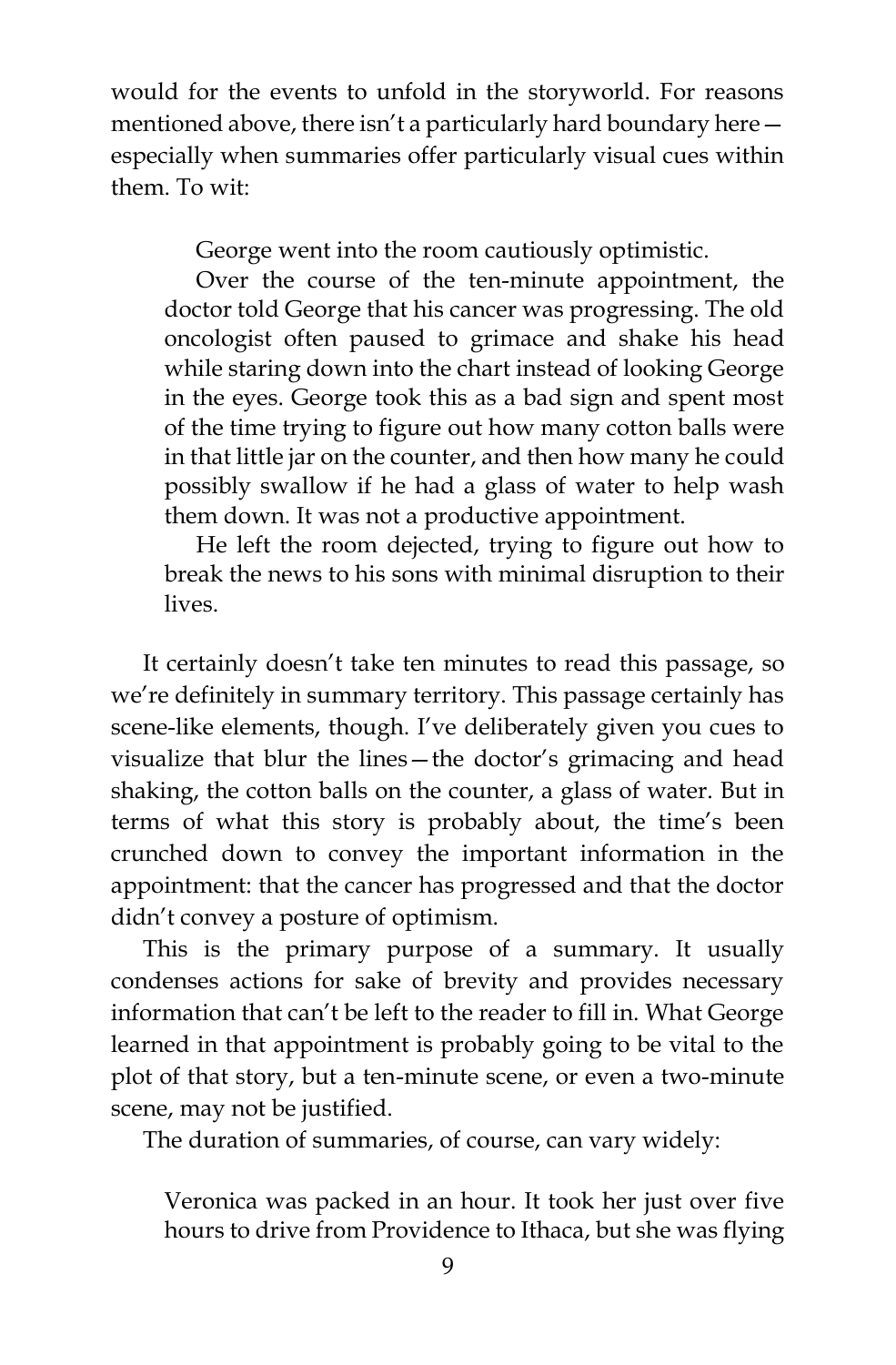the entire way, scanning the horizon for cops with a dagger focus and keeping her high-beams on the entire time.

Here, essentially, there are two time periods crunched down into these two sentences for a total of six hours. You can do the same thing with one sentence and an era: The Peloponnesian war plunged the Greek city-states into a state of chaos for nearly twenty-eight years.

**Gaps:** Lastly, we have gaps. Sometimes gaps will be clear-cut and usually announced by an adverbial phrase that specifies time:

The following day, Greg got fired for failing to show for work.

But other times, there won't be such a clearly delineated gap in time. Sometimes, for stylistic reasons, a writer might leave the length of the gap a mystery for the reader to solve. One chapter the character is a clean-cut banker working nine-to-five, and the next he's sporting a mountain-man beard, shaggy clothes, and walking in the wilderness at an unknown time.

A few other tools that create unspecified gaps are ends of chapters, white space, and breaks between sections (Book I vs. Book II). A writer might leave the events in these gaps mysterious as well to generate some suspense as the story picks up again.

So those are the tools of duration. How will you use them? That, my friend, is entirely up to you, but now that you know roughly how they work, hopefully that question will be a lot easier for you to decide. I'll mention that it's not a terrible idea to look to generate scenes at the important points in the story—to linger here and dramatize the moments that most impact the story you're trying to tell. But this too is not an exact science. Take Alice's story "Labor Day Dinner," for instance. All the conflict between the characters takes place before the near-collision. The story is filled with dialogue that ostensibly should be very immersive, yet the only part of that story I remember is the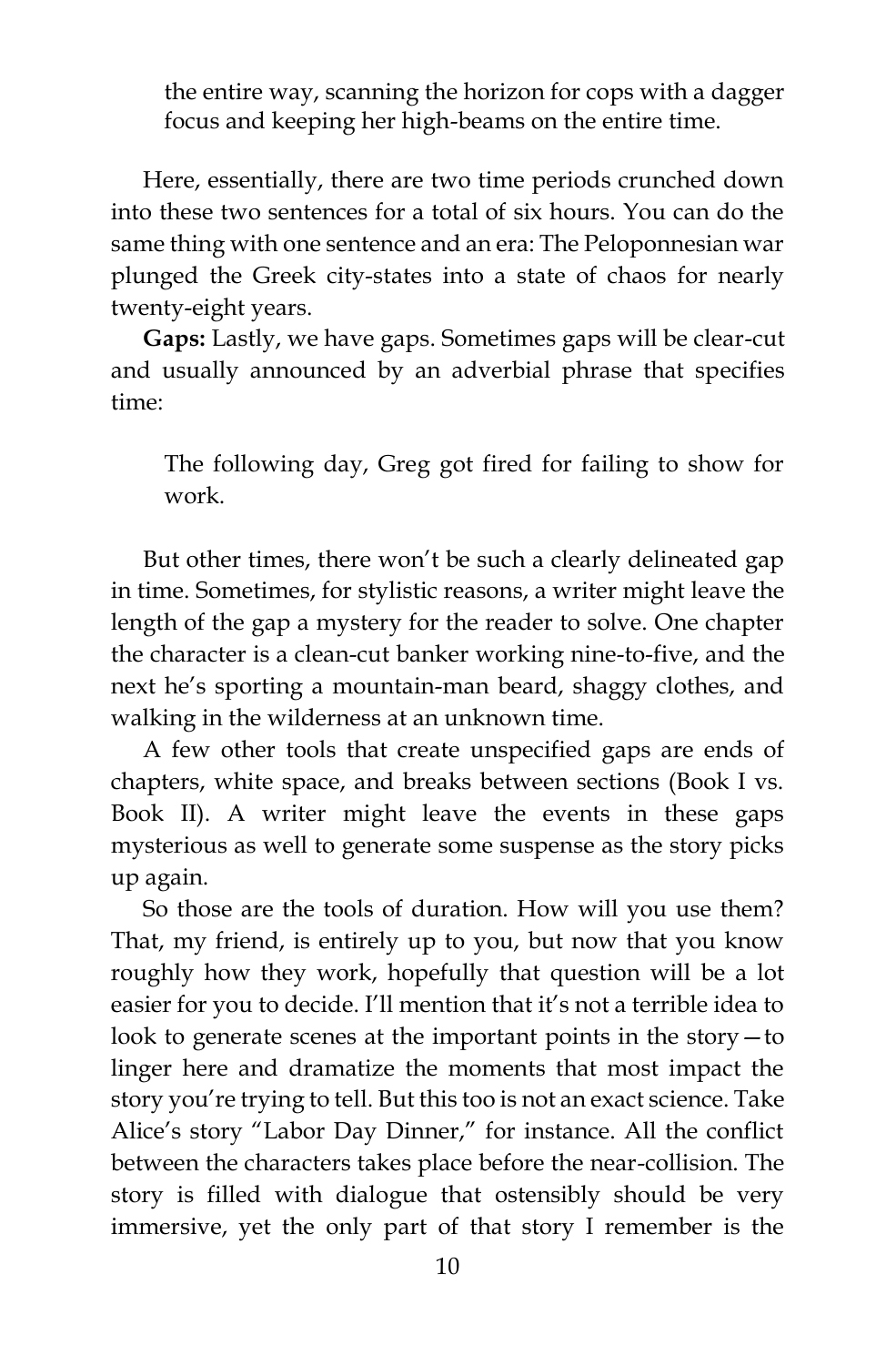summary before the near-crash and the pause that lingers on the moment the green Dodge is hanging out there in space illuminated by the family's headlights.

The important point is having a finger on that button knowing that duration is a key component in how your reader processes the story in their mind. I've found that the best tool for feeling out whether a scene is too long or too short or flowing at the right tempo is to read it. How long did it take you to get through it? Does it feel like the story is progressing at the speed of life? Great. You've got yourself a scene (probably through savvy use of dialogue; sharp, action-packed sentences; and incisive visual cues). If it's too slow, cut a few sentences down and read it again. Repeat until the tempo feels right. Sometimes, that's the best we can do. There will still always be an art to this endeavor that separates the Alices from the rest of us. But now that we know the tools of the trade, we know what you're up to, Alice, and…we're still mightily impressed. Well, at least Rowe is anyway, and a few random folks in Sweden…or is it Norway? Maybe one of you readers will find out one day and can tell me for sure. Make sure you drop me a line if you do.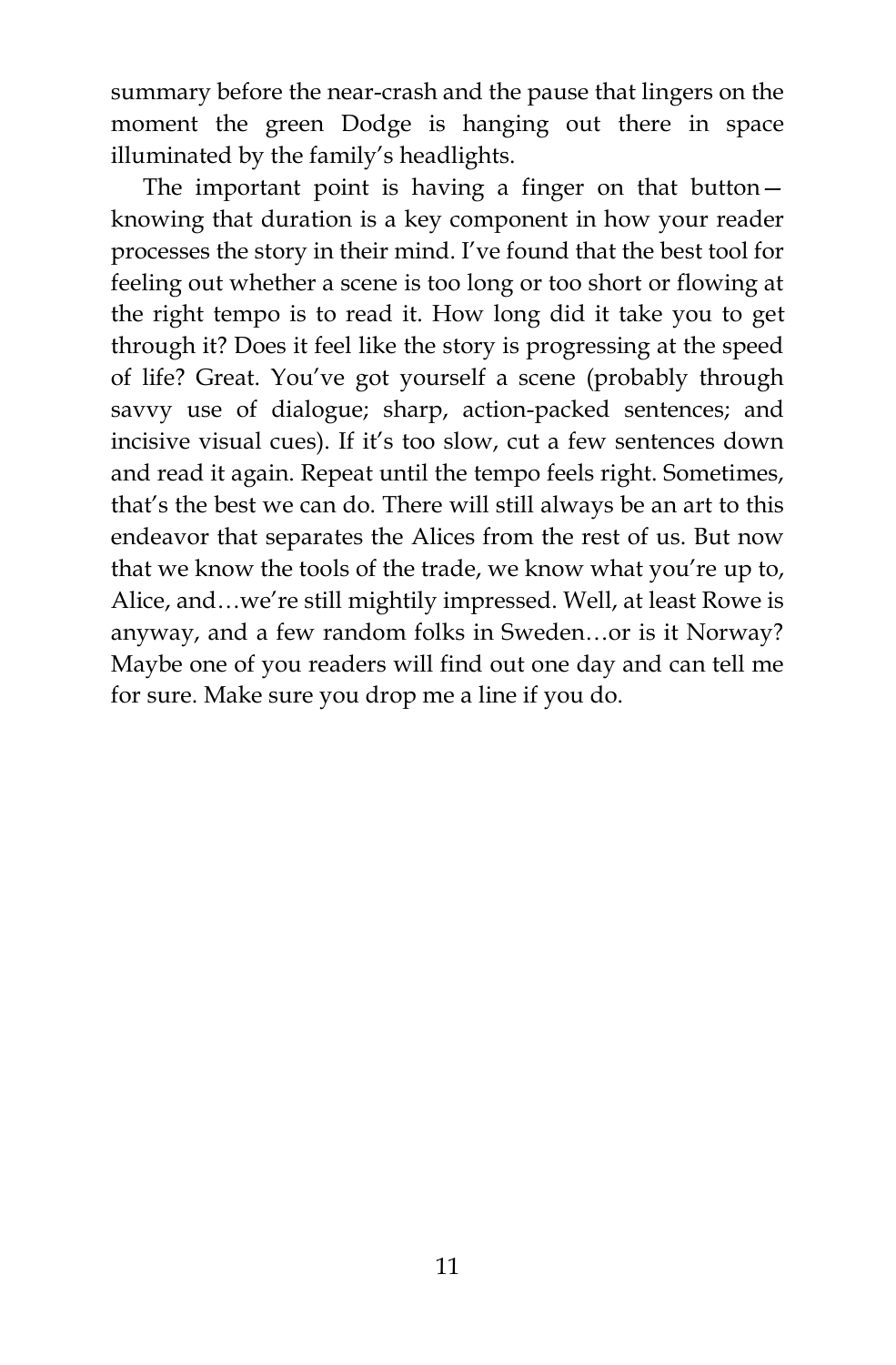## **Exercise: Scene and Summary—Duration in Practice**

As we've discussed, the terms "scene" and "summary" refer to different places on the continuum that describes the relationship between the passing of storyworld time and time in the real world at the speed of life.

Things like dialogue and concise description of action tend to fall into the realm of scene, because the time it takes for the reader to read the passage roughly matches the representation of the time elapsing in the storyworld. Likewise, the story seems to stop or take a "pause" when the narrator offers a long description of a setting, character traits, or objects in the storyworld. Both summary and gaps compress time by offering few words to narrate the passing of substantial amounts of time—sometimes days, weeks, months or years in as little as a sentence or two.

Great writers can flip between these depictions of time in the storyworld effortlessly, and they always do it to a purpose.

Your challenge in this exercise is to compose a piece of a story that needs to make use of several of these different portrayals of time in the storyworld. Use no more than three pages, but in that space, shift the portrayal of time *AT LEAST* three times.

When you think you're done, you're not done just yet. Make sure you've revised, proofread, revised, etc., until you're satisfied. Then, copy your draft and paste a second in another document. On the second copy *only*, do the following:

- 1. Leave bits of scene as written with no alteration to the text.
- 2. If you use a pause (straight description) of more than two sentences, *italicize it*.
- 3. Highlight the parts you summarize in **bold**.
- 4. If you use a stretch (where the story slows—think slow motion in sports), underline it.
- 5. Finally, indicate a gap specifically in [brackets], with the time that passes in the storyworld explicitly stated, like so: [gap—45 minutes passes].

Remember that these categories are *subjective guidelines*, so it won't always be perfectly clear whether something is scene,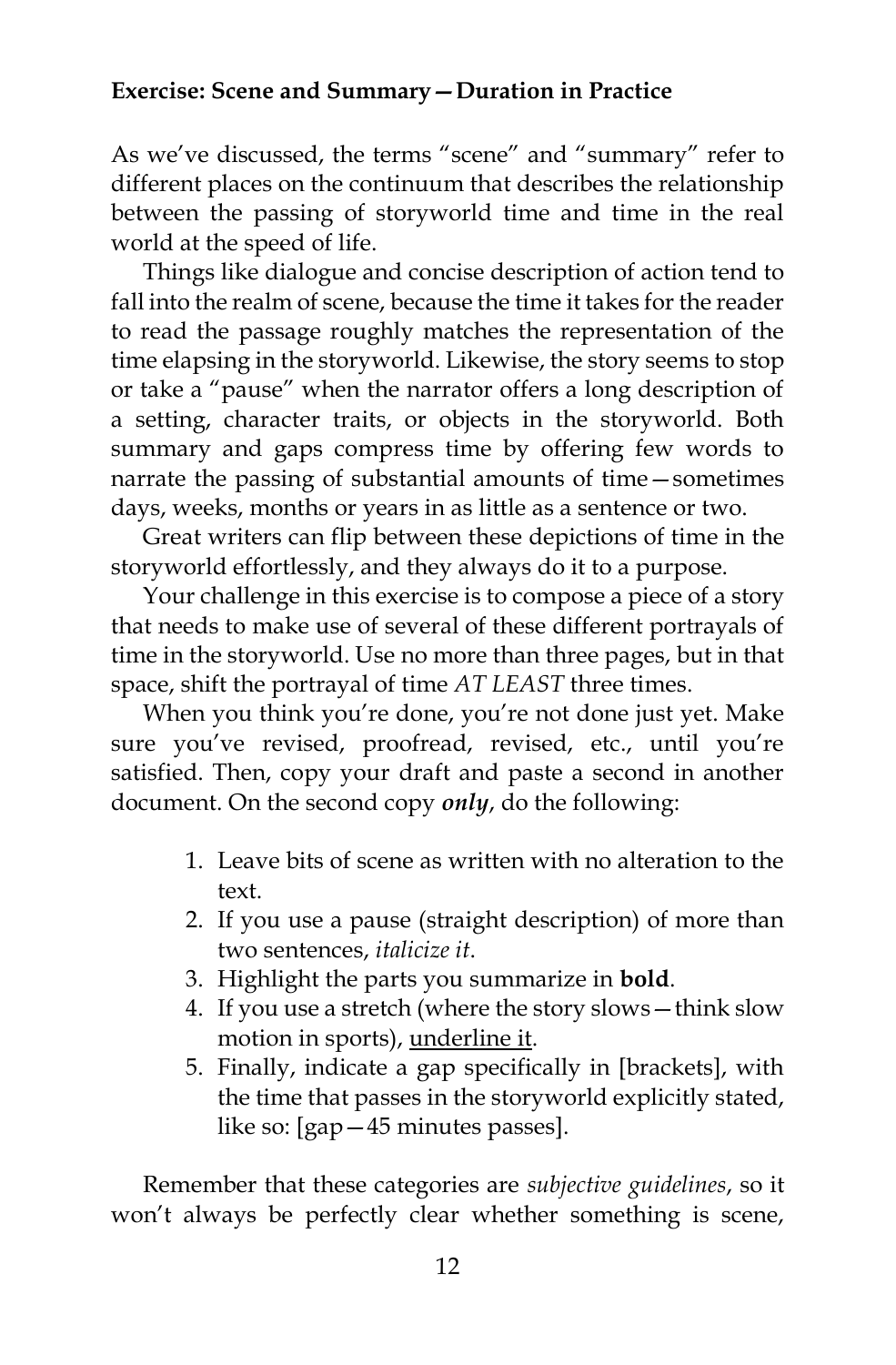stretch, or summary. WRITE FIRST! without any specific category in mind while you're writing, then go back and do your best to categorize when you're done.

Feel free to use the type of narrator you think will best suit your story.

I'm including a draft of this exercise for you to use as an example if it's helpful. It follows on from my example in a previous exercise "Bring on the Bear" with my protagonist Candace as narrator. The goal here is to shift between differing durations as smoothly as possible, and the alteration of the typeface is to help you to visualize how often and how smoothly you're doing it when you do:

**It was several hours before anyone heard anything useful from the airline.** People were gathering around the hanging flatscreens and looking up at the news with a kind of weird reverent awe on their faces. They looked oddly like worshipers to my eyes. It seemed ugly in a salacious kind of way—like how you feel compelled to look at a car crash whether you want to or not. I walked away, sat on the floor in the corner of the gate where my connecting flight was scheduled to depart. I dozed off. [Gap—two hours pass]

**When I woke up, every flight on the board had been canceled and the terminal had almost cleared out. I walked along the tile causeway past Dunkin Donuts, Starbucks, and The Coffee Company—all within what seemed like a hundred feet—but it must have been further.** Finally, I saw someone who looked like they might know what was going on—a gate agent.

"Everything's canceled?" I said.

"Till at least tomorrow afternoon," she said, nodding with her best feigned apologetic look. "And it'll probably take a while to get everyone who's booked back out after that. Did you hear the news?"

It took me a moment to realize what she'd meant. I nodded. "I fell asleep at the gate before they canceled everything. I guess it must be really bad in LA."

She nodded. "Bad as it gets."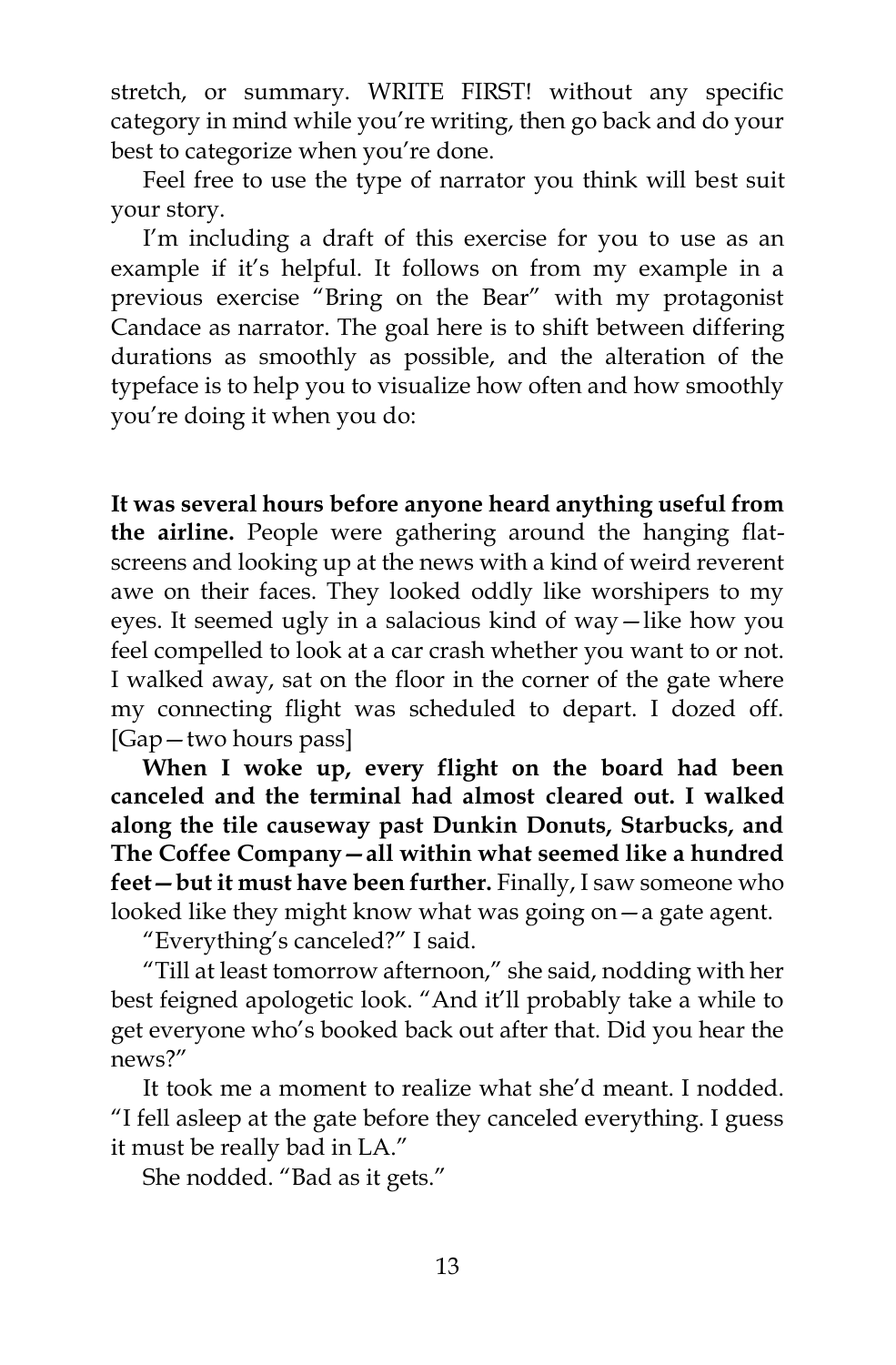"We're safe, though," I said, almost as if it were an affirmation. I realized it was a weird thing to say, and the gate agent looked at me funny and smiled before passing on.

**I walked until I came to the security doors and stood there for a moment considering whether I should go out, and then I came to my senses and realized that I was wasting my time lingering in the airport. Then Imogen called.**

**Jesus could she be needy. She kept repeating that Dad was dying, and then she'd bawl in my ear and beg me to get there get there! like there was anything anyone could do about me being fifteen-hundred miles away with every airplane in the country grounded. Of course, she couldn't do this without me. On the way to get my bags, I almost walked into two of the few remaining people. I didn't know what to tell her, so I told her I was getting hungry and skulked off to find my suitcase.** [Gap— 20 minutes pass]

Twenty minutes later, I was still thinking about Imogen, dragging my suitcase behind me as it clicked to mark the distance between the tiles. Tick, tick, tick, and **all I could think of was my poor, sad, crying little sister, with my right half thinking that eventually she'd need to find a way to be a useful person in the hardest times and my left half pitying her and doubting that she ever would. I turned and walked back toward baggage claim to see if I could find a rental car counter. I could do it in a day. I thought I could.** [Gap—5 minutes pass]

*I wasn't the only one. The only two counters with agents had lines that looked at least five people deep—I was too tired to count—the other three companies had paper signs up that read, "No Cars."*

"What a joke," I said, mostly to myself. "Can't they drive a few people to next closest branch?"

"That'd be smart," the last guy in line said. "Don't hold your breath waiting for smart in this world." He smiled at me, and I think I returned the smile as I crossed my arms and settled into line behind him.

**We started chatting. He had a good sense of humor. I was too tired to remember a word he said to me in that first ten minutes we were waiting in line, but I know we were laughing despite the tragedy—or tragedies, in my case—and that was the weird thing, I guess. People were oddly calm—a serene yet nervous calm. I couldn't help but think that it was because they**